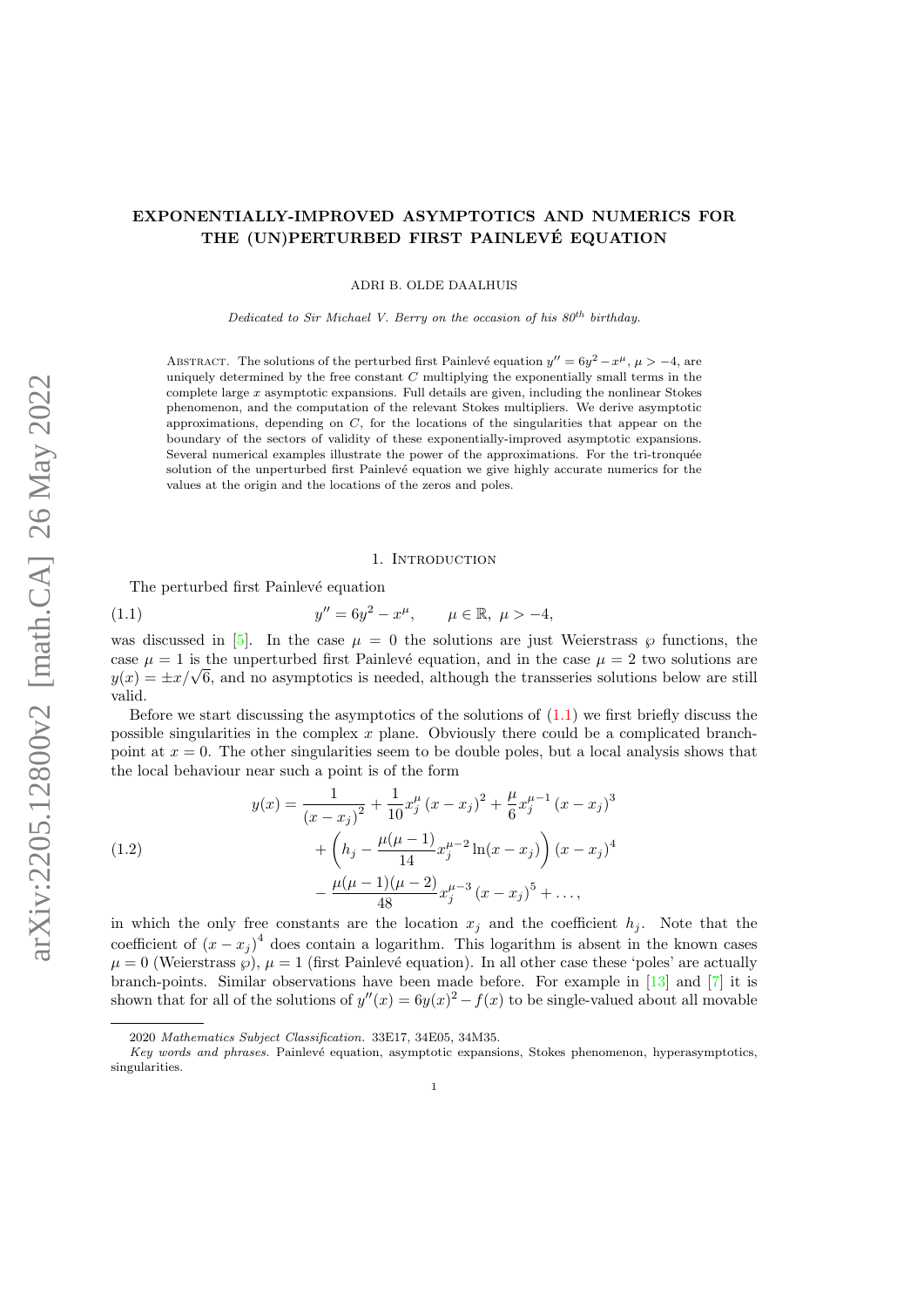#### <span id="page-1-0"></span>2 ADRI B. OLDE DAALHUIS

singularities we need  $f''(x) = 0$ . In expansion [\(1.2\)](#page-0-0) the next logarithm will appear in front of  $(x - x_j)^8$ , and even higher powers of  $\ln(x - x_j)$  will appear in the tail of this expansion.

The dominant behaviours of the solutions that we will consider is  $y_{\pm}(x) \sim \pm \sqrt{\frac{x^{\mu}}{6}}$ . In the next section we consider both behaviours, but in the remainder we will focus on  $y_-(x)$ . Note that we have

(1.3) 
$$
y_{+}(x) = e^{\frac{4\pi i}{\mu+4}} y_{-} \left( x e^{\frac{2\pi i}{\mu+4}} \right).
$$

Hence, our results for  $y_-(x)$  can be translated to  $y_+(x)$  via a rotation and a multiplication.

Rigorous results for the case  $\mu = 1$  are given in [\[6\]](#page-12-0). Some of their techniques can also be applied in the case  $\mu \neq 1$ . Proposition 2 of that paper gives us that for any sector of angle less than  $\frac{4\pi}{\mu+4}$ , there exist a solution  $y(x)$  of [\(1.1\)](#page-0-0) such that  $y(x) \sim -\sqrt{\frac{x^{\mu}}{6}}$  as  $|x| \to \infty$  in this sector. More importantly, their Theorem 3 shows us that there exist a unique solution  $y=(x)$  of  $(1.1)$ such that  $y_{-}(x) \sim -\sqrt{\frac{x^{\mu}}{6}}$  as  $|x| \to \infty$  in the sector  $|\arg x| < \frac{4\pi}{\mu+4}$ . For this solution the constant beyond all orders  $C = 0$ . It can also be labelled as being the Borel-Laplace transform of its asymptotic expansion.

Once we have chosen the first term in the asymptotic expansion, the remaining terms are fixed, and the free constant, say  $C$ , multiplies exponentially-small terms. In  $\S2$  $\S2$  we discuss the formal series solutions including all the exponentially small terms in so-called transseries. We will determine the sector of validity of these transseries. The free constant C will determine the location of the singularities that will appear on the boundary of the sector of validity. At the end of  $\S2$  $\S2$  we will give asymptotic approximations for the locations of these singularities. In the numerical sections of this paper it will be demonstrated that these approximations are very good even for the singularities that are closest to the origin.

In §[3](#page-4-0) we discuss the special solution  $y_-(x)$ , including the computation of its Stokes multipliers, the level 1 hyperasymptotic approximation, which will include the Stokes-smoothing of the Stokes phenomenon, and the location of its singularities. In the numerical illustrations it seems to be the case that this special solution has no singularities on the positive real  $x$ -axis. This is known to be the case when  $\mu = 0$  and  $\mu = 1$ . As far as we can see the techniques of [\[6\]](#page-12-0) can not be used for  $\mu \neq 1$ . The Borel transform of this formal series is discussed in §[7,](#page-10-0) and it follows that this Borel-Laplace transform  $y_-(x)$  is well defined for  $x > \tilde{\sigma}(\mu)$ . For  $\tilde{\sigma}(\mu)$  see Figure [3.](#page-11-0)

The numerical tools are introduced in §[4.](#page-6-0) They are analytical continuation via the Taylorseries method for analytic differential equations, and contour integral representations for the locations of the singularities. These integrals are evaluated via the trapezoidal rule. Note that once we have a reasonable guess for the location of a singularity, say  $x_i$ , and we can evaluate  $y(x)$  near that point, then [\(1.2\)](#page-0-0) can also be used to obtain a much better approximation for  $x_j$ . These methods are used in §[5](#page-7-0) for the cases  $\mu = \frac{15}{7}$  and  $\mu = 4$ . Finally, in §[6](#page-9-0) we illustrate the power of these simple methods by obtaining approximations to a precision of 60 significant digits for the unperturbed first Painlevé equation,  $\mu = 1$ , and in this way check some of the results in the recent literature.

The change of variable  $z = \lambda x^{\frac{\mu}{4}+1}$  and  $y(x) = \sqrt{\frac{x^{\mu}}{6}}u(z)$ , with  $\lambda = \frac{8 \cdot 6^{-\frac{1}{4}}}{\mu+4}$ , will give us the differential equation

(1.4) 
$$
u''(z) + 2\nu \frac{u'(z)}{z} + \frac{4}{5}\nu \left(\frac{6}{5}\nu - 1\right) \frac{u(z)}{z^2} = \frac{3}{2} \left(u^2(z) - 1\right),
$$

in which we use the notation  $\nu = \frac{5\mu}{2(\mu+4)}$ . From an asymptotics point of view this differential equation is slightly simpler than [\(1.1\)](#page-0-0). Note that because we take  $\mu > -4$  we will have  $\nu < \frac{5}{2}$ .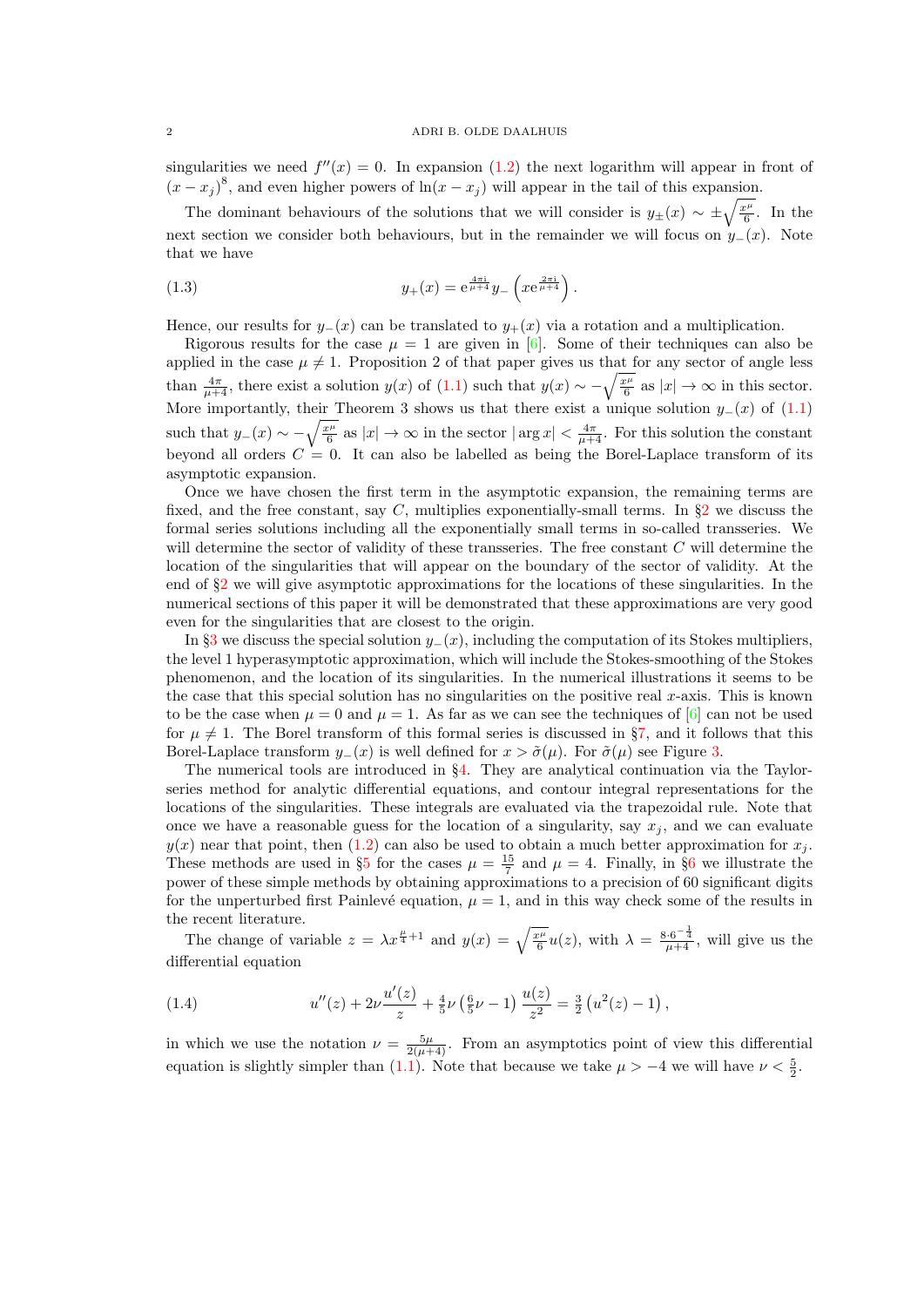## 2. Formal series solutions

<span id="page-2-0"></span>Differential equation [\(1.4\)](#page-1-0) has formal solutions of the form

(2.1) 
$$
u_0(z) \sim \sum_{n=0}^{\infty} \frac{a_{n,0}}{z^n},
$$

with

(2.2)

$$
a_{0,0} = \pm 1, \qquad a_{2n+1,0} = 0, \qquad a_{2,0} = \frac{4}{15} \nu \left( \frac{6}{5} \nu - 1 \right), \qquad a_{4,0} = 2 \left( \frac{2}{15} \nu - 1 \right) \left( \frac{3}{5} \nu - 1 \right) a_{0,0} a_{2,0},
$$

and the recurrence relation

(2.3) 
$$
3a_{0,0}a_{n,0} = (n-2)(n-1-2\nu)a_{n-2,0} - \frac{3}{2}\sum_{m=3}^{n-3}a_{m,0}a_{n-m,0}, \qquad n = 5,6,7,\ldots.
$$

This recurrence relation is consistent with  $a_{2n+1,0} = 0$ . We do give  $a_{4,0}$  explicitly. It does not follow from the recurrence relation  $(2.3)$ .

Our formal solution (2.1) has no free constants. For the free constants we have to start considering exponentially small perturbations for our solution, that is, solutions of the form  $u(z) = u_0(z) + Cu_1(z)$ , in which  $u_1(z)$  is exponentially small compared to  $u_0(z)$ . However, our differential equations  $(1.1)$  and  $(1.4)$  are nonlinear and once we start considering exponentially small terms we will immediately obtain terms that are double-, triple-, ... exponentially small. Hence, we will end up with a transseries

(2.4) 
$$
u(z) = \sum_{k=0}^{\infty} C^k u_k(z),
$$

in which the  $u_k$  are solutions of the linear differential equations

$$
(2.5) \t u_k''(z) + 2\nu \frac{u_k'(z)}{z} + 3\left(\frac{a_{2,0}}{z^2} - u_0(z)\right)u_k(z) = \frac{3}{2}\sum_{\ell=1}^{k-1} u_\ell(z)u_{k-\ell}(z), \t k \ge 1,
$$

with formal solutions

(2.6) 
$$
u_k(z) \sim e^{-k\sqrt{3a_{0,0}}z} \sum_{n=0}^{\infty} \frac{a_{n,k}}{z^{n+k\nu}}.
$$

In the case  $k = 1$  differential equation  $(2.5)$  is linear and homogeneous, and hence, there are no restrictions on  $a_{0,1}$ . We put that freedom in C and fix  $a_{0,1} = 1$ . For the other coefficients we have

$$
(2.7) \t 2\sqrt{3a_{0,0}}na_{n,1} = (n-1+\nu)(\nu-n)a_{n-1,1} + 3\sum_{m=4}^{n+1} a_{m,0}a_{n-m+1,1}, \t n = 1,2,3,\ldots.
$$

The remaining coefficients are determined by

$$
(2.8) \quad (k^2 - 1)a_{0,0}a_{0,k} = \frac{1}{2}\sum_{\ell=1}^{k-1}a_{0,\ell}a_{0,k-\ell}, \qquad \Longrightarrow \qquad a_{0,k} = \frac{k}{(12a_{0,0})^{k-1}}, \qquad k = 1,2,3,\ldots,
$$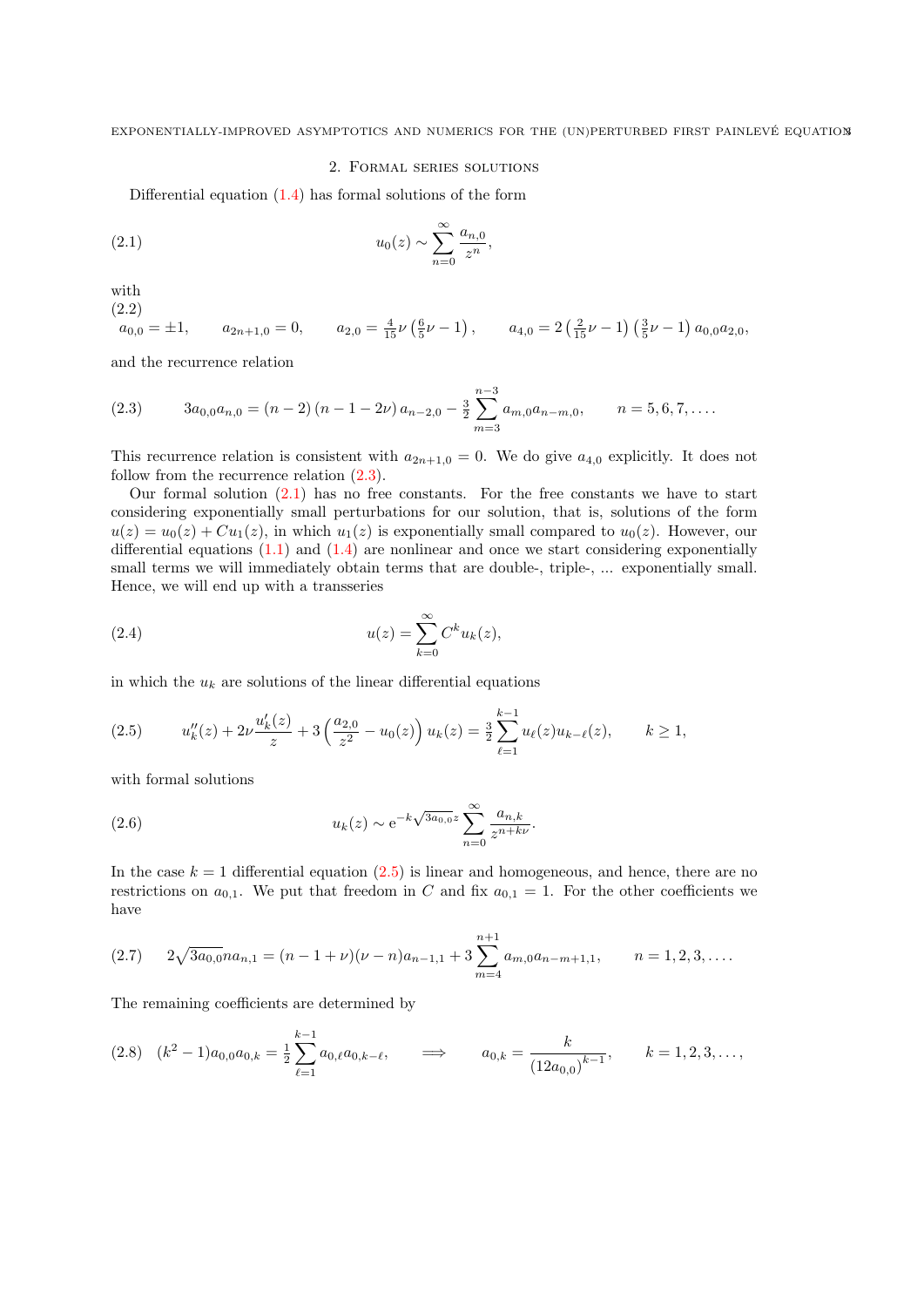<span id="page-3-0"></span>and

(2.9)  
\n
$$
3(k^{2} - 1)a_{0,0}a_{n,k} + 2k\sqrt{3a_{0,0}}(n - 1 + (k - 1)\nu)a_{n-1,k}
$$
\n
$$
+ (n - 2 + k\nu)(n - 1 + (k - 2)\nu)a_{n-2,k} - 3\sum_{m=4}^{n} a_{m,0}a_{n-m,k}
$$
\n
$$
= \frac{3}{2}\sum_{\ell=1}^{k-1}\sum_{m=0}^{n} a_{m,\ell}a_{n-m,k-\ell}.
$$

Transseries expansion [\(2.4\)](#page-2-0) lives in the half-plane  $\Re(\sqrt{3a_{0,0}}z) > 0$ . In this half-plane the terms decay exponentially, compare [\(2.6\)](#page-2-0). Below we will resum the transseries, and this is especially interesting on the boundary of this sector. In the opposite half-plane  $\Re(\sqrt{3a_{0,0}}z) < 0$  we have the transseries

(2.10) 
$$
u(z) = \sum_{k=0}^{\infty} C^k u_{-k}(z),
$$

in which

(2.11) 
$$
u_{-k}(z) \sim e^{k\sqrt{3a_{0,0}}z} \sum_{n=0}^{\infty} \frac{(-1)^n a_{n,k}}{z^{n+k\nu}}.
$$

When we combine  $(2.4)$  with  $(2.6)$  we obtain a double sum which can be resummed as

(2.12) 
$$
u(z) \sim \sum_{n=0}^{\infty} \frac{G_n(X(z))}{z^n},
$$

in which  $X(z) = Ce^{-\sqrt{3a_{0,0}}z}z^{-\nu}$  and

(2.13) 
$$
G_n(X) = \sum_{k=0}^{\infty} a_{n,k} X^k.
$$

In the case of  $n = 0$  we can use  $(2.8)$  to determine  $G_0(X)$ . However, we can also substitute  $(2.12)$ into [\(1.4\)](#page-1-0) and use  $X'(z) = -(\sqrt{3a_{0,0}} + \frac{\nu}{z}) X(z)$ . This will give us a power series expansion. The coefficient of  $z^0$  can be evaluated as

(2.14) 
$$
3a_{0,0}\left(X^2G''_0(X)+XG'_0(X)\right)=\frac{3}{2}\left(G_0^2(X)-1\right),
$$

and the coefficient of  $z^{-1}$  can be evaluated as

(2.15) 
$$
3a_{0,0}(X^2G_1''(X) + XG_1'(X)) + 2\nu\sqrt{3a_{0,0}}X^2G_0''(X) = 3G_0(X)G_1(X).
$$

Recall that  $a_{0,0}^2 = 1$ . We combine (2.14) with the initial data  $G_0(0) = a_{0,0}$ ,  $G'_0(0) = a_{0,1} = 1$ and obtain

.

(2.16) 
$$
G_0(X) = a_{0,0} + \frac{144X}{(X - 12a_{0,0})^2}
$$

Similarly, we combine (2.15) with the initial data  $G_1(0) = 0$ ,  $G'_0(0) = a_{1,1} = \nu(\nu - 1)/(2\sqrt{3a_{0,0}})$ and obtain

(2.17) 
$$
G_1(X) = \frac{\nu \sqrt{3a_{0,0}} X (288(1-\nu) - 8(3\nu - 19)a_{0,0}X + 2X^2 - \frac{a_{0,0}}{90}X^3)}{(X - 12a_{0,0})^3}.
$$

We already know from  $(1.2)$  that our solution can have double pole type singularities. For a fixed C we can use  $(2.16)$  to obtain a first approximation. The double poles should satisfy the approximation  $X(z) \approx 12a_{0,0}$ .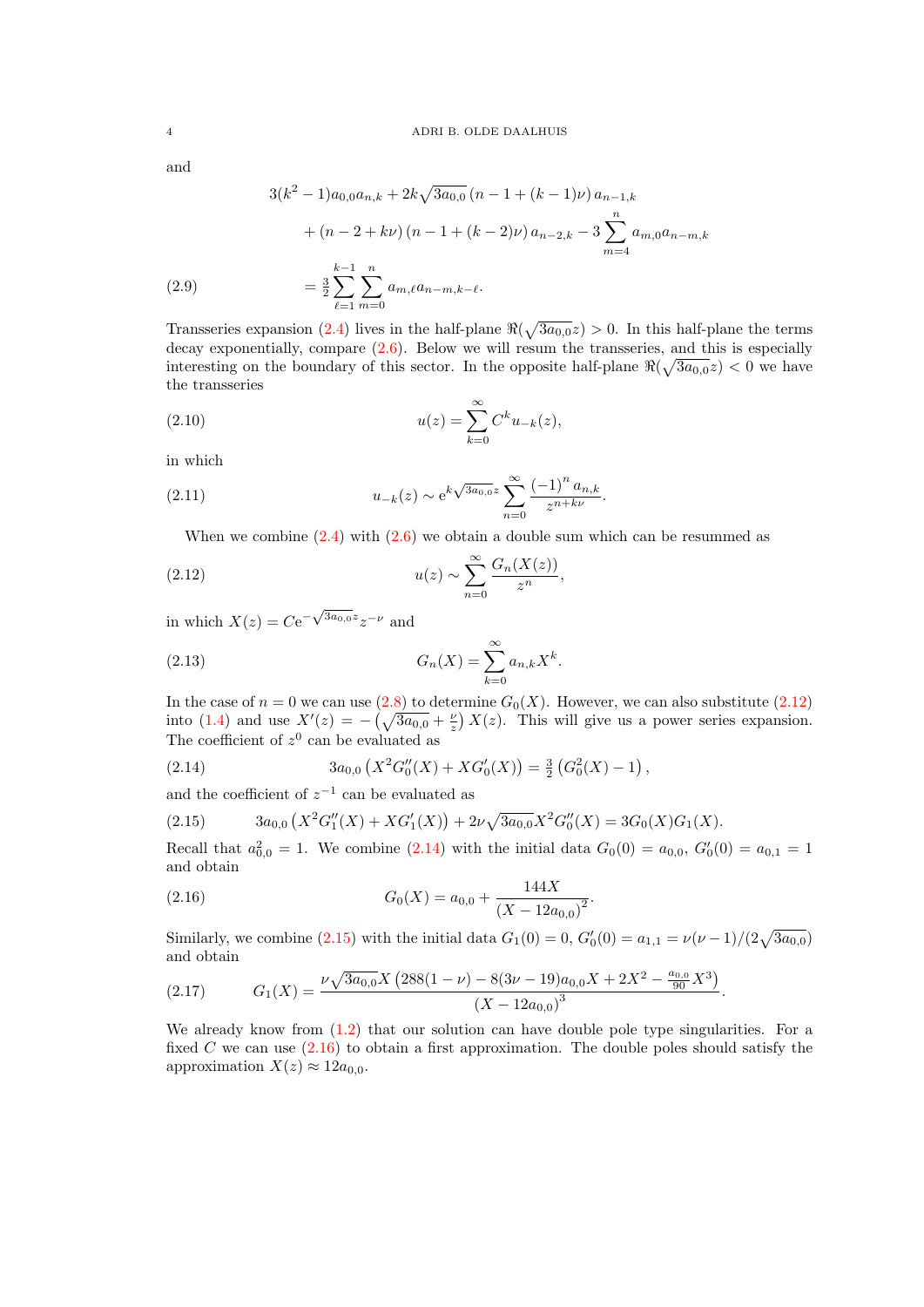.

<span id="page-4-0"></span>To obtain an extra term  $X(z) \approx 12a_{0,0} + \frac{\alpha}{z}$  in this approximation we will look for double poles of  $G_0(X) + z^{-1}G_1(X)$ , that is, we determine constant  $\alpha$  such that  $G_0(X) + z^{-1}G_1(X)$  does not have a triple pole at level  $z^{-1}$ . We expand

$$
G_0(X) = a_{0,0} + \frac{144X}{\left(X - 12a_{0,0} - \frac{\alpha}{z} + \frac{\alpha}{z}\right)^2}
$$
  
(2.18)  

$$
= a_{0,0} + \frac{144X}{\left(X - 12a_{0,0} - \frac{\alpha}{z}\right)^2} - \frac{288X\alpha z^{-1}}{\left(X - 12a_{0,0} - \frac{\alpha}{z}\right)^3} + \mathcal{O}(z^{-2}),
$$

and determine  $\alpha$  such that the triple pole in (2.18) cancels the triple pole in  $z^{-1}G_1(X)$ . The solution will be a function of  $z^{-1}$ , but we are only interested in the constant part:  $\alpha =$  $-\sqrt{3a_{0,0}}\nu\left(2\nu-\frac{124}{15}\right)$ . Hence, we expect double pole type singularities near solutions of

(2.19) 
$$
Ce^{-\sqrt{3a_{0,0}}z}z^{-\nu} = 12a_{0,0} - \sqrt{3a_{0,0}\nu} \left(2\nu - \frac{124}{15}\right)z^{-1}
$$

The analysis above is similar to the one in [\[1,](#page-12-0) §6.6a].

3. THE CASE 
$$
y \sim -x^{\mu/2}/\sqrt{6}
$$

With the notation of the previous section we have  $a_{0,0} = -1$ , and we take  $\sqrt{3a_{0,0}} = i\sqrt{3}$ . Our starting point will be the positive real axis and we consider the Borel-Laplace transform of the formal series

(3.1) 
$$
y_{-}(x) \sim \sqrt{\frac{x^{\mu}}{6}} \sum_{n=0}^{\infty} \frac{a_{n,0} \lambda^{n}}{x^{(\mu+4)n/4}},
$$

that is, the free constant  $C = 0$  when  $x \to \infty$  along the positive real axis. According to [\(2.6\)](#page-2-0) the 'exponentially-small' terms are oscillatory on the positive real axis, that is, the positive real axis is an anti-Stokes line. In the z-plane the imaginary axes will be active Stokes lines and the negative real axis will be the boundary for the sector of validity of asymptotic expansion [\(2.1\)](#page-2-0). Hence, the sector of validity is  $|\arg z| < \pi$ , that is,  $|\arg x| < \frac{4\pi}{\mu+4}$ .

The nonlinear Stokes phenomenon is the switching on of the exponentially small terms when the imaginary axes are crossed, that is, in the transseries  $(2.4)$  the constant C switches from  $C = 0$  to  $C = K_{\pm}$  when we cross the positive/negative imaginary axis, respectively. The constants  $K_{\pm}$  are the Stokes multipliers. The details are very similar to the special case  $\mu = 1$ which is discussed in [\[9\]](#page-12-0). Hence, the transseries expansions for this function are

(3.2) 
$$
y_{-}(x) \sim \begin{cases} \sqrt{\frac{x^{\mu}}{6}} \sum_{k=0}^{\infty} K_{-}^{k} u_{k}(z), & \frac{-4\pi}{\mu+4} < \arg x < \frac{-2\pi}{\mu+4}, \\ \sqrt{\frac{x^{\mu}}{6}} u_{0}(z), & \frac{-2\pi}{\mu+4} < \arg x < \frac{2\pi}{\mu+4}, \\ \sqrt{\frac{x^{\mu}}{6}} \sum_{k=0}^{\infty} K_{+}^{k} u_{-k}(z), & \frac{2\pi}{\mu+4} < \arg x < \frac{4\pi}{\mu+4}. \end{cases}
$$

Near the boundaries of the sector of validity  $|\arg x| = \frac{4\pi}{\mu+4}$  the  $u_k(z)$  are not exponential small anymore and it makes sense to resum the transseries. Taking only the first term [\(2.6\)](#page-2-0) and using [\(2.8\)](#page-2-0) we obtain for x near the boundary  $\arg x = \frac{4\pi}{\mu+4}$  that

(3.3) 
$$
y_{-}(x) \sim \sqrt{\frac{x^{\mu}}{6}} \sum_{k=0}^{\infty} \frac{a_{0,k} K_{+}^{k} e^{ik\sqrt{3}z}}{z^{k\nu}} = \sqrt{\frac{x^{\mu}}{6}} \left( -1 + \frac{K_{+} e^{i\sqrt{3}z} z^{-\nu}}{\left(1 + \frac{1}{12} K_{+} e^{i\sqrt{3}z} z^{-\nu}\right)^{2}} \right)
$$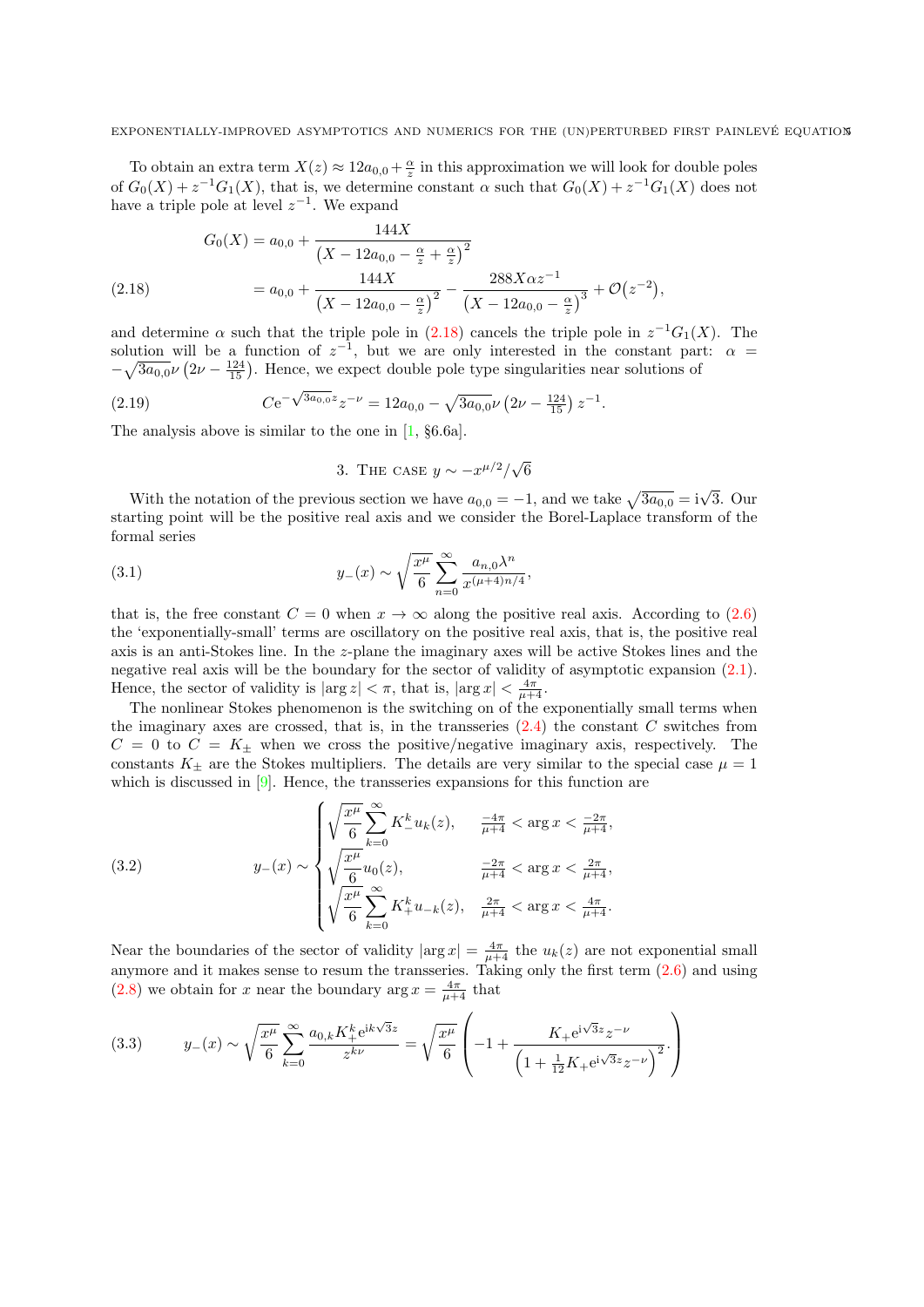<span id="page-5-0"></span>Hence, the transseries contain information about singularities near the boundary of the sector of validity. In this case we can see that we expect a double poles near the solutions of  $12 +$  $K_+e^{i\sqrt{3}z}z^{-\nu} = 0$ . We know already from [\(1.2\)](#page-0-0) that in the case  $\mu \neq 0, 1$  these singularities are actually log singularities, but the dominant term is a double pole. We will verify all of this in the numerical sections below.

To determine the Stokes multipliers  $K_{\pm}$  we can use the asymptotic formula

(3.4) 
$$
a_{n,0} \sim \frac{K_+}{2\pi i} \sum_{m=0}^{\infty} (-1)^m a_{m,1} \frac{\Gamma(n-m-\nu)}{(-i\sqrt{3})^{n-m-\nu}} - \frac{K_-}{2\pi i} \sum_{m=0}^{\infty} a_{m,1} \frac{\Gamma(n-m-\nu)}{(i\sqrt{3})^{n-m-\nu}},
$$

as  $n \to \infty$ . Compare [\[9,](#page-12-0) (4.3)]. Since  $a_{2n+1,0} = 0$  it follows that

$$
K_{+} = \overline{K_{-}},
$$

and hence,

(3.6) 
$$
a_{2n,0} \sim \frac{-K_-}{\pi i} \sum_{m=0}^{\infty} a_{m,1} \frac{\Gamma(2n-m-\nu)}{\left(i\sqrt{3}\right)^{2n-m-\nu}},
$$

as  $n \to \infty$ . In this final result the optimal number of terms is n, and this formula can be used to compute the Stokes multipliers numerically to any precision.

The details for the first hyperasymptotic re-expansion are very similar to the case  $\mu = 1$ discussed in [\[9\]](#page-12-0). The optimal number of terms of expansions  $(2.1)$  and  $(3.1)$  is N such that  $N - \sqrt{3} |z| = \mathcal{O}(1)$  as  $z \to \infty$ . With this N we have

(3.7) 
$$
\sqrt{\frac{6}{x^{\mu}}}y_{-}(x) = \sum_{n=0}^{N-1} \frac{a_{n,0}}{z^{n}} + \mathcal{O}\left(e^{-\sqrt{3}|z|} |z|^{1/2}\right),
$$

as  $z \to \infty$  in the sector  $|\arg z| < \frac{1}{2}\pi$ . The level 1 re-expansion will be

$$
\sqrt{\frac{6}{x^{\mu}}}y_{-}(x) = \sum_{n=0}^{2N-1} \frac{a_{n,0}}{z^{n}} + z^{1-2N} \frac{K_{+}}{2\pi i} \sum_{n=0}^{N-1} (-1)^{n} a_{n,1} F^{(1)}\left(z; \frac{2N-n-\nu}{i\sqrt{3}}\right)
$$
\n
$$
- z^{1-2N} \frac{K_{-}}{2\pi i} \sum_{n=0}^{N-1} a_{n,1} F^{(1)}\left(z; \frac{2N-n-\nu}{-i\sqrt{3}}\right) + \mathcal{O}\left(e^{-2\sqrt{3}|z|} |z|^{1}\right),
$$

as  $z \to \infty$  again in the sector  $|\arg z| < \frac{1}{2}\pi$ . Compare [\[9,](#page-12-0) (5.3)]. The first hyperterminant function can be expressed in terms of the incomplete gamma function  $F^{(1)}(z; \frac{N+1}{\sigma}) = -e^{\sigma z} (-z)^N \Gamma(N + z)$ 1) $\Gamma(-N,\sigma z)$ . It is the simplest function with a Stokes phenomenon. For more details see [\[8\]](#page-12-0).

The level 1 expansion (3.8) can be used to determine solution  $y_-(x)$  uniquely. The order estimate in  $(3.8)$  is double exponentially small. Hence, the term  $Cu<sub>1</sub>(z)$  is clearly not present in the transseries expansion for  $y_-(x)$ , that is,  $C = 0$ .

,

The first array of poles in the lower half-plane are located near solutions of

(3.9) 
$$
K_{-} \frac{e^{-i\sqrt{3}\lambda x^{(\mu+4)/4}}}{\lambda^{\nu} x^{\nu(\mu+4)/4}} = -12 - \frac{i\sqrt{3}\nu (2\nu - \frac{124}{15})}{\lambda x^{(\mu+4)/4}}
$$

and the first array of poles in the upper half-plane are located near solutions of

(3.10) 
$$
K_{+} \frac{e^{i\sqrt{3}\lambda x^{(\mu+4)/4}}}{\lambda^{\nu} x^{\nu(\mu+4)/4}} = -12 + \frac{i\sqrt{3}\nu (2\nu - \frac{124}{15})}{\lambda x^{(\mu+4)/4}}.
$$

Note that the sign in front of the second term on the right-hand sides of  $(3.9)$  and  $(3.10)$  are different. This is a consequence of the  $(-1)^n$ , with  $n = 1$ , in  $(2.11)$ .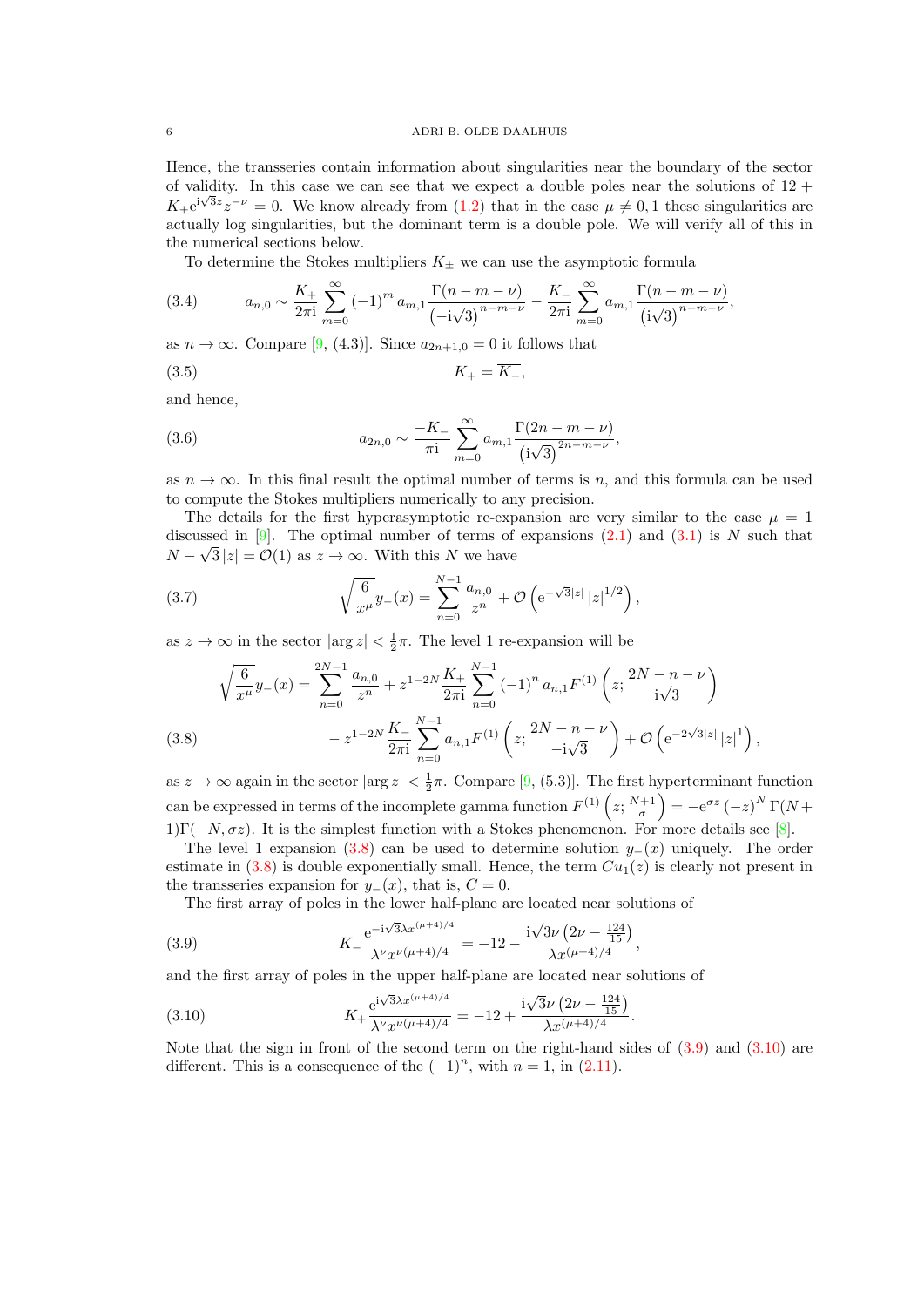### 4. THE NUMERICS.

<span id="page-6-0"></span>To obtain very accurate numerical approximations we start with a large  $x_0$  on an anti-Stokes line and use an optimally truncated asymptotic expansion. In the case of  $y \sim -x^{\mu/2}/\sqrt{6}$  we will start on the positive real x-axis and use  $(3.1)$  to determine  $y_-(x)$  and its derivative, and in the case  $y \sim +x^{\mu/2}/\sqrt{6}$  we will start with a x such that  $\arg x = \frac{2\pi}{\mu+4}$ . Once we have determined the function and its first derivative we can combine the original differential equation [\(1.1\)](#page-0-0) with the Taylor-series method (see  $[4, §3.7(ii)]$  $[4, §3.7(ii)]$ ) and 'walk' in the direction of the origin along the anti-Stokes line. Thus initially we compute the first 2 Taylor coefficients in

(4.1) 
$$
y(x) = \sum_{m=0}^{\infty} b_m (x - x_0)^m,
$$

via an optimally truncated asymptotic expansion, and the higher coefficients via

(4.2) 
$$
(m+2)(m+1)b_{m+2} = 6\sum_{\ell=0}^{m} b_{\ell}b_{m-\ell} - (-1)^m x_0^{\mu-m} \frac{(-\mu)_m}{m!}, \qquad m = 0, 1, 2, ....
$$

We do control the step-size *step* and the number of Taylor coefficients that we use in  $(4.1)$ . At each step we take  $x_1 = x_0 + step$  and compute  $y(x_1)$  and  $y'(x_1)$  via (4.1) and take  $x_0 = x_1$  in (4.2) to compute the higher coefficients.

To study the numerical stability of this process we can linearise  $(1.1)$  near  $x_0$  and in that way we observe that the worst that can happen is that the numerics is polluted with a little bit of a solution of  $(2.5)$   $(k = 1)$ . However, the solutions of that equation will be oscillatory along the anti-Stokes line. Hence, the numerical integration should be stable.

However, we are dealing with a nonlinear differential equation and do not control the locations of the singularities. Note that in the previous sections we did note that the origin can be a complicated branch-point and we did make predictions of the locations of possible double 'poles'. Remarkably these predictions seem to be good even for small values of x.

In the case that  $\mu = 1$  we obtain from [\(1.2\)](#page-0-0) that the residue at  $x = x_j$  of  $-\frac{1}{2}xy'(x)/y(x)$  is  $x_j$ , and the reader can verify that the residue at  $x = x_j$  of  $\frac{1}{56}y'(x)^3/y(x)$  is  $h_j$ . Hence, we can use loop integrals to evaluate the position of the pole and the constant  $h_i$ . We do not know the exact location of the poles, but we will need only reasonably good predictions, say  $\tilde{x}_j$ , which we do obtain from Padé approximants, or from the solutions of  $(3.9)$  and  $(3.10)$ . Our loops will be circles  $|x - \tilde{x}_j| = r$  because we are going to use the trapezoidal rule, and according to [\[12\]](#page-12-0) the right-hand side of

(4.3) 
$$
\frac{1}{2\pi i} \oint_{|\tau|=r} F(\tau) d\tau \approx \frac{1}{2M} \sum_{m=0}^{2M-1} w_m F(w_m), \quad \text{where} \quad w_m = r e^{\pi i m/M},
$$

converges exponentially fast to the left-hand side as  $M \to \infty$ , as long as  $(\tau - a)F(\tau)$  is analytic in a disc  $|\tau| \leq \tilde{r}$ , with  $r < \tilde{r}$  and  $|a| < r$ . Once we know  $y(x)$  and  $y'(x)$  at, say,  $x = \tilde{x}_j + w_0$ then we use  $(4.2)$  again to compute many Taylor coefficients, and use them in  $(4.1)$  to evaluate  $y(x)$  and  $y'(x)$  at  $x = \tilde{x}_j + w_1$ . We can continue this process to evaluate  $y(x)$  and  $y'(x)$  at all  $x = \tilde{x}_j + w_m.$ 

In the case that  $\mu \neq 0, 1$  this method to determine  $x_j$  does not work, because  $y(x)$  will have a logarithmic singularity at  $x_i$ . However, from  $(1.2)$  we obtain the local expansion

(4.4) 
$$
\frac{-xy'(x)}{2y(x)} = \frac{x_j}{x-x_j} + \frac{3}{14}\mu(\mu-1)x_j^{\mu-1}(x-x_j)^5\ln(x-x_j) + \cdots + reg(x-x_j),
$$

in which  $reg(x - x_i)$  denotes a function that is analytic at  $x = x_i$ . Let  $\tilde{x_i}$  be a reasonable approximation for  $x_j$  and let  $r > 0$  be small enough such that  $x = x_j$  is the only singularity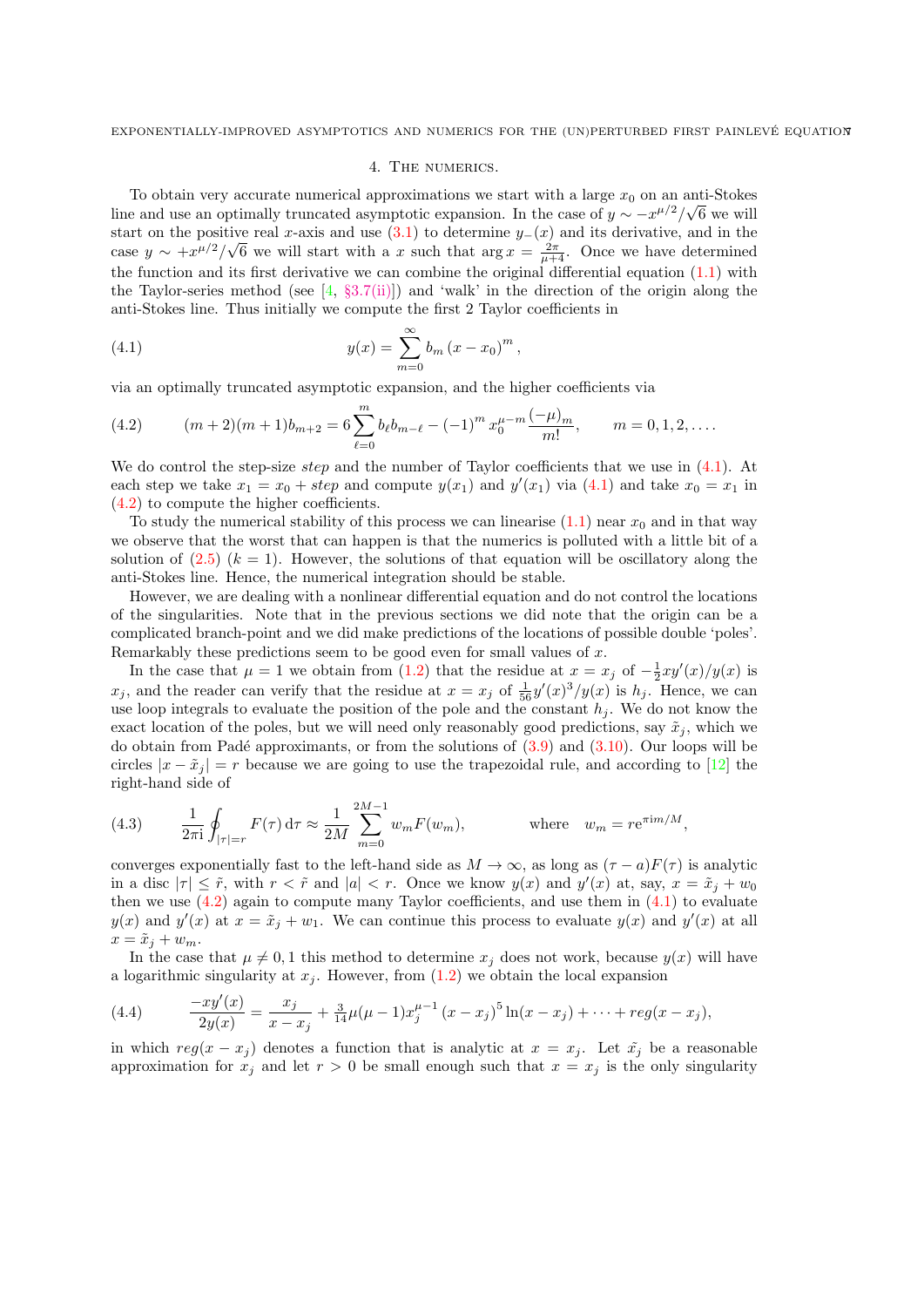#### <span id="page-7-0"></span>8 ADRI B. OLDE DAALHUIS

contained in the disk  $|x - \tilde{x}_i| \leq r$  then we can approximate the integral

(4.5) 
$$
\frac{1}{2\pi i} \oint \frac{-xy'(x)}{2y(x)} dx \approx x_j + \frac{1}{28}\mu(\mu - 1)x_j^{\mu - 1} (r + \tilde{x}_j - x_j)^6,
$$

where we integrate along the contour  $x = \tilde{x}_j + r e^{2\pi i \theta}, \theta \in [0,1]$ . Hence, the closer we are at  $x_j$  the smaller the impact of this logarithm. We will use [\(4.3\)](#page-6-0) with  $F(\tau) = -\frac{1}{2}xy'(x)/y(x)$ , in which  $x = \tau + \tilde{x}_j$ , and decreasing values of r.

Note that we will ignore the second term on the right-hand side of (4.5). However, the only unknown on the right-hand side of  $(4.5)$  is  $x_i$ . Hence, we can also evaluate the left-hand side of  $(4.5)$  numerically, and use the full approximation  $(4.5)$  to compute  $x_i$ . This will result in slightly better approximations.

5. EXAMPLE 1: 
$$
\mu = \frac{15}{7}
$$
 AND  $\mu = 4$ 

In the first example we take  $\mu = \frac{15}{7}$ , a non-integer. We will have  $\nu = \frac{75}{86}$ . In this section we will aim to obtain approximations to a precision of 10 significant digits. As a check we will do the same calculations with larger starting points and considerably more steps and Taylor coefficients. In this way we can check that the digits that we give below are actually correct.

To determine the Stokes multipliers we use  $(3.6)$  with  $n = 15$  and 15 terms on its right-hand side. We obtain

(5.1) 
$$
K_{-} = 0.07069725039 + 0.01439846034i.
$$

For the remaining numerics in this section we use  $x = 6$  as our starting point. The optimal number of terms in asymptotic approximation [\(3.1\)](#page-4-0) is approximately 11. We obtain

(5.2) 
$$
b_0 = y_-(6) = -2.7837507946, \qquad b_1 = y_-'(6) = -0.4971881751.
$$

The Taylor-series method is described in the previous section. We will take 20 Taylor coefficients in  $(4.1)$  and 'walk' in 100 steps to  $x = 2$ . We obtain

(5.3) 
$$
y_{-}(2) = -0.8564979712
$$
,  $y'_{-}(2) = -0.4608802105$ .

We compute the first 200 Taylor coefficients at  $x = 2$  via  $(4.2)$  and use this Taylor series to compute a Padé approximant of order [99, [1](#page-8-0)00] about the point  $x = 2$ . In Figure 1 (left) we can see the distribution of the poles of this Padé approximant. The accumulation of poles near the origin clearly indicates that the origin is a branch-point (see [\[10\]](#page-12-0)), but we can also see that there are poles at approximately  $p_1 \approx -2.75 + 1.7i$  and at  $p_2 \approx -3.2 + 3.05i$ .

To obtain better numerical approximations for these poles we will 'walk' along a straight line from  $x = 2$  to  $x = p_j + r$ , with  $r = \frac{1}{2}$ , and use the contour integral method described at the end of §[4.](#page-6-0)

In the case  $j = 1$ , using 20 Taylor coefficients we 'walk' in 1000 steps to the first pole and obtain

$$
(5.4) \ \ y_{-}(p_1 + \frac{1}{2}) = 4.261757203 + 0.011948086i, \qquad y'_{-}(p_1 + \frac{1}{2}) = -16.66671859 - 1.52622461i.
$$

The size of these values indicates that we are close to the singularity. The location of the pole is determined via [\(4.3\)](#page-6-0) in which we take  $F(\tau) = -\frac{1}{2}xy'(x)/y'(x)$ , with  $x = \tau + p_1$ ,  $r = \frac{1}{2}$  and  $M = 1000$ . We will need  $y(p_1 + w_m)$ . Again, we will use the Taylor-series method with 20 coefficients and step  $w_m - w_{m-1}$ . We obtain the approximation

(5.5) 
$$
r = \frac{1}{2}, \qquad p_1 = -2.743854960 + 1.711273828i.
$$

We repeat this process, starting at  $x = 2$ , with this better guess for  $p_1$  and  $r = \frac{1}{10}$ 

(5.6)  $r = \frac{1}{10}$ ,  $p_1 = -2.740061378 + 1.709843142i$ ,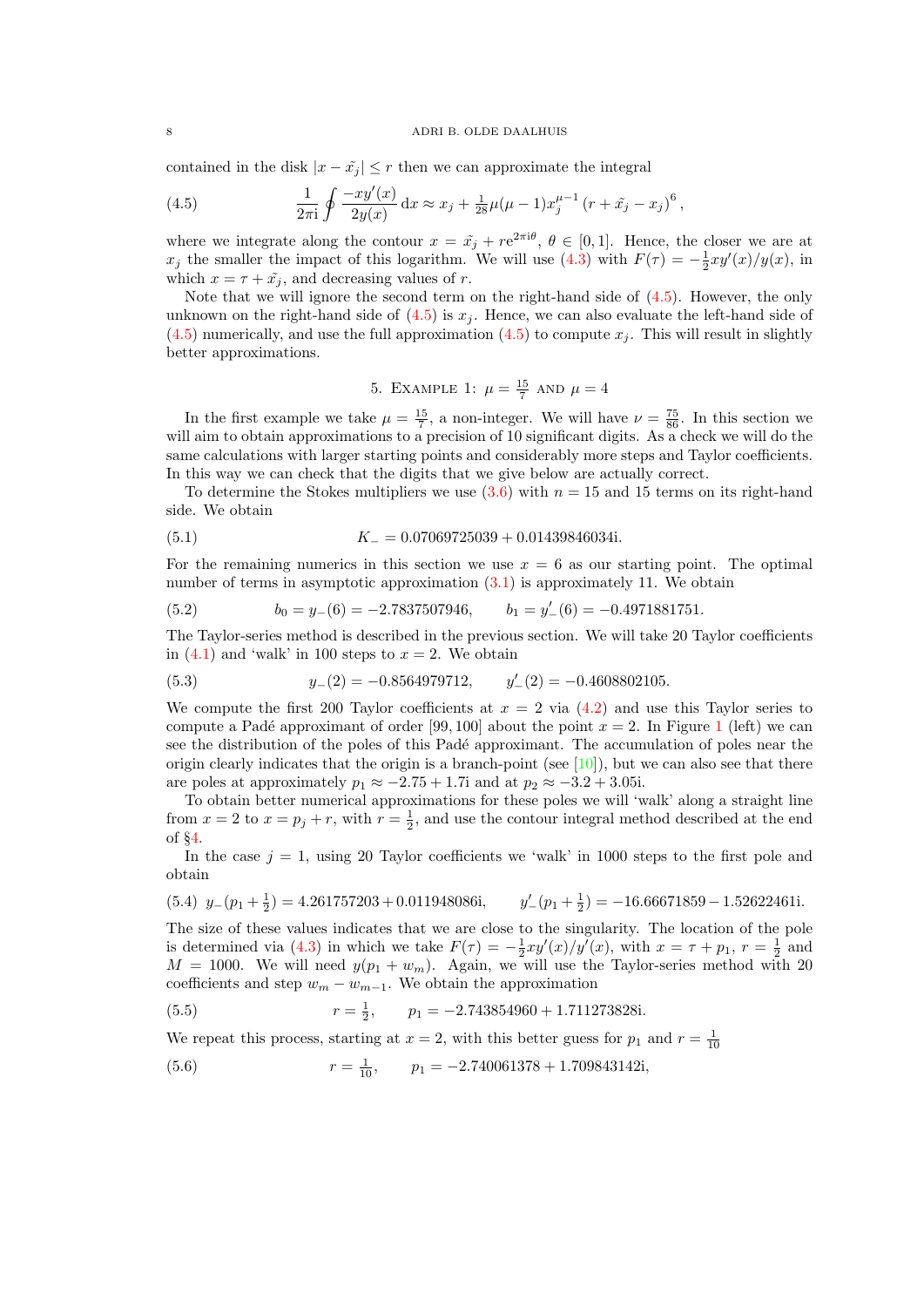<span id="page-8-0"></span>

FIGURE 1. The poles of the Padé approximants of  $y_-(x)$  in the cases  $\mu = \frac{15}{7}$ (left) and  $\mu = 4$  (right).

and again

(5.7) 
$$
r = \frac{1}{100}, \qquad p_1 = -2.740061121 + 1.709843110i,
$$

At the end of  $\S_3$  $\S_3$  we did mention that the poles should approximately satisfy  $(3.10)$ . This approximation was constructed for the large poles. When we solve  $(3.10)$  for x near  $p_1$  we obtain the solution  $x = -2.736 + 1.705i$ , with relative error 0.002. Hence, even for the small poles we obtain reasonable approximations via [\(3.10\)](#page-5-0).

In a similar manner we can obtain a numerical approximation for the second pole

(5.8) 
$$
r = \frac{1}{2}, \qquad p_2 = -3.206143009 + 3.079481200i,
$$

$$
r = \frac{1}{10}, \qquad p_2 = -3.200868582 + 3.074868336i,
$$

$$
r = \frac{1}{100}, \qquad p_2 = -3.200868242 + 3.074868282i,
$$

and when we solve  $(3.10)$  for x near  $p_2$  we obtain the solution  $x = -3.199 + 3.074i$ , with relative error 0.0004.

In the introduction we do mention that the double pole expansion [\(1.2\)](#page-0-0) can also be used to obtain a very good approximation for the location of the pole. Say that we start for the second pole with the approximation originating from  $(3.10)$ , that is  $p_2 \approx -3.199 + 3.074$ i and with the Taylor series method, mentioned above, we evaluate  $y_-(p_2+\frac{1}{100}) = 6986.503356 + 1027.767205i$ . Then we can use the approximation

(5.9) 
$$
y_{-}(x) \approx \frac{1}{(x-x_j)^2} + \frac{1}{10}x_j^{\mu}(x-x_j)^2 + \frac{\mu}{6}x_j^{\mu-1}(x-x_j)^3,
$$

with  $x = p_2 + \frac{1}{100}$  and solve for  $x_j$  near  $p_2$ . We obtain  $x_j = -3.200868241 + 3.074868282i$ . Note that compared with the final result in  $(5.8)$  only the final digit is different.

We did mention above that in Figure 1 (left) it is clearly visible that the origin is a branchpoint, but it is not obvious that the other poles are actually also (weak) branch-points. For that reason we do include some details for the case  $\mu = 4$ , that is  $\nu = \frac{5}{4}$ . In that case the origin is a regular point. We compute the first 120 Taylor coefficients at  $x = 0$  via  $(4.2)$  and use this Taylor series to compute a Padé approximant of order  $[59, 60]$  about the origin. In Figure 1 (right) we can see the distribution of the poles of this Padé approximant. The poles start to accumulate at  $p_0$  and  $p_1$ , indicating that these are branch-points. With the same numerical steps as described above we obtain that  $K_ = 0.5297382962 - 0.2194247868i$ , and that there are 'poles' at  $p_0 = -1.182001651$ ,  $p_1 = -0.895391503 + 2.352132859i$ , and  $p_2 = -0.745388754 + 3.344311527i$ .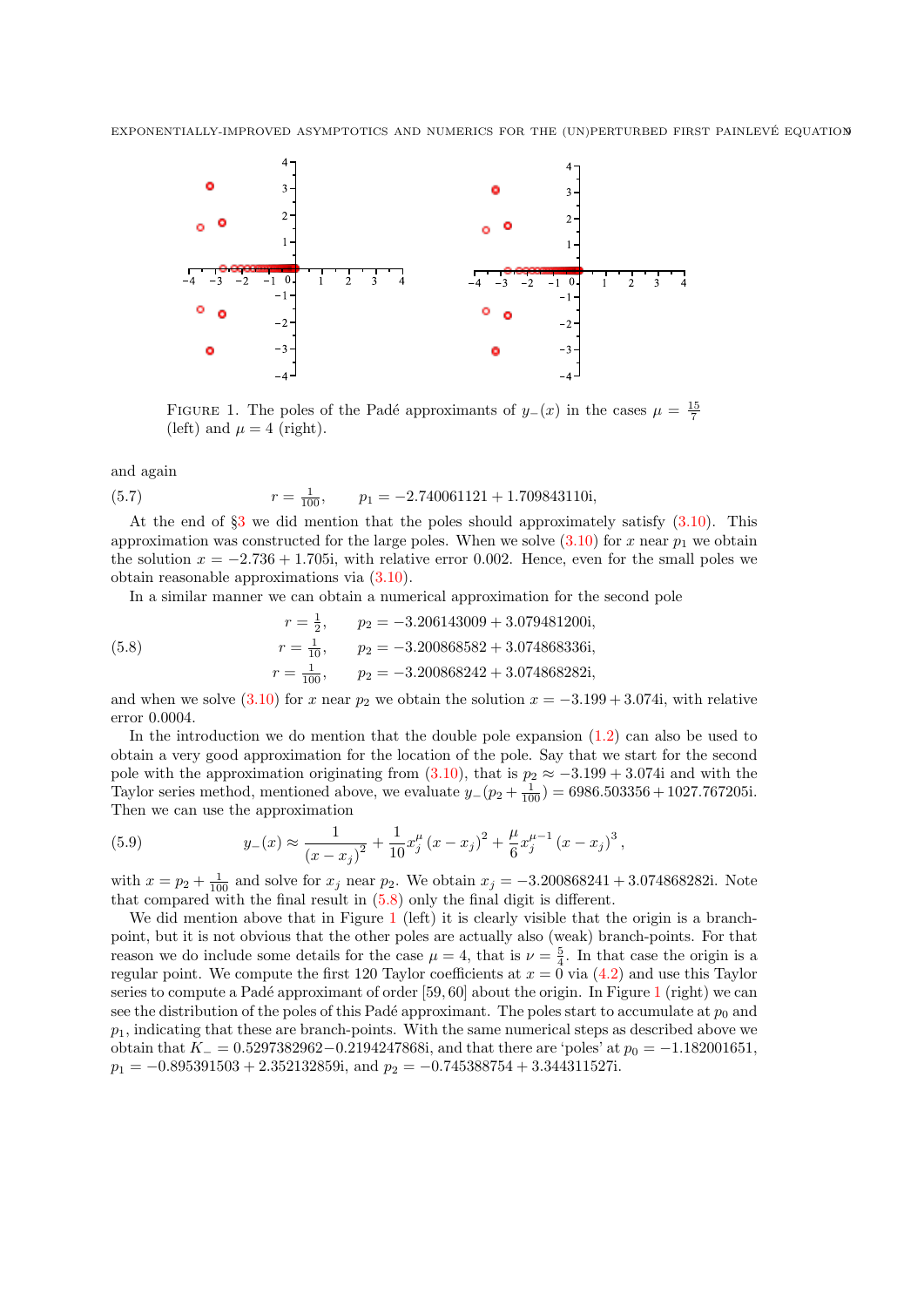<span id="page-9-0"></span>

FIGURE 2. The zeros (blue) and poles (red) of the Padé approximants of  $y_-(x)$ in the case  $\mu = 1$ .

#### 6. EXAMPLE 2: THE UNPERTURBED FIRST PAINLEVÉ EQUATION

In this section we will aim to obtain approximations to a precision of 60 significant digits. The main reason for this is that we want to check some of the results in the recent literature. The unperturbed first Painlevé equation is the case  $\mu = 1, \nu = \frac{1}{2}$ . In this case the singularities in the complex plane are double poles. Hence, they are not branch-points and the contour integral method to determine the locations of the poles and zeros will be much more efficient. The Stokes multiplier is known to be  $K_{-} = -\frac{3^{1/4}}{\sqrt{5\pi}}(1+i)$ , see [\[11\]](#page-12-0). Taking  $n = 100$  in [\(3.6\)](#page-5-0) and 100 terms on its right-hand side we would obtain an approximation for  $K_-\;$  to a precision of 63 significant digits.

For the remaining numerics in this section we use  $x = 33$  as our starting point. The optimal number of terms in asymptotic approximation [\(3.1\)](#page-4-0) is approximately 70. We obtain

$$
(6.1) \quad b_0 = y_-(33) = -2.345227006792405252263591282624246998603914831899264653960958,
$$

 $b_1 = y_-'(33) = -0.035532293810222842527936052573825449588186033237794348317154.$ 

We will take 40 Taylor coefficients in  $(4.1)$  and 'walk' in 1000 steps to the origin. We obtain

$$
(6.2) \qquad y_{-}(0) = -0.187554308340494893838681757595444367707042203291560247736544,
$$
  
\n
$$
y'_{-}(0) = -0.304905560261228856534104124988845544022671489625676976089364.
$$

Accurate values for this tri-tronquée solution at the origin are also given in  $[2]$ . They claim 64 digit precision, but comparing their results with (6.2) we see that they did obtain 30 digit precision.

We compute the first 100 Taylor coefficients at  $x = 0$  via  $(4.2)$  and use this Taylor series to compute a Padé approximant of order [49, 50] about the point  $x = 0$ . In Figure 2 we can see the distribution of the zeros and poles of this Padé approximant.

The location of the first zero, which is approximately at  $z_1 \approx -\frac{1}{2}$ , is determined via [\(4.3\)](#page-6-0) in which we take  $F(\tau) = \frac{1}{2}xy'(x)/y'(x)$ , with  $x = \tau - \frac{1}{2}$ ,  $r = \frac{1}{2}$  and  $M = 60$ . We will need  $y(w_m - \frac{1}{2})$ . Again, we will use the Taylor-series method with 40 coefficients and step  $w_m - w_{m-1}$ . We obtain the approximation

$$
(6.3) \t z_1 = -0.499912553551334521451561845356016137446077785951448892634807,
$$
  
\n
$$
y'(z_1) = -0.468865514339593121531937054555736186201504711389139130341116,
$$

in which we did obtain  $y'(z_1)$  by walking in 10 steps from the origin to  $z_1$ , taking 40 Taylor coefficients. Note that with a relatively small  $M = 60$  we do already obtain more than 60 digits precision.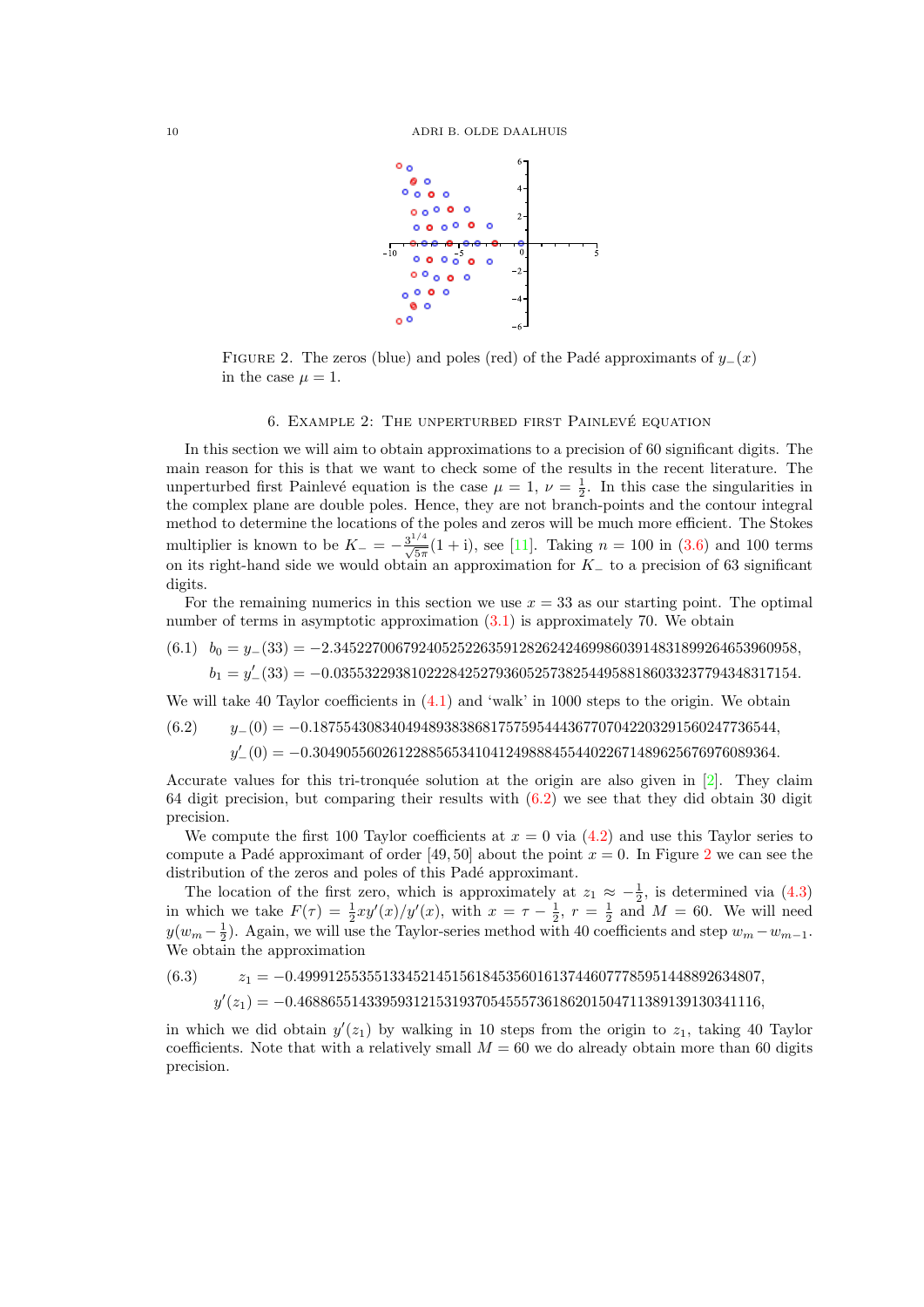<span id="page-10-0"></span>To approximate the first real pole we first walk to  $x = -2$  in 300 steps, taking 40 Taylor coefficients and obtain

$$
(6.4) \qquad y_-(-2) = 6.74868071988330557708652890818896015343487191457022993535053,
$$

 $y'_{-}(-2) = -35.3975621098672136235306591226332932218101982620590565238107.$ 

The location of the first pole  $p_1$  and the corresponding  $h_1$  (see [\(1.2\)](#page-0-0)), is determined via [\(4.3\)](#page-6-0) in which we take  $F(\tau) = -\frac{1}{2}xy'(x)/y'(x)$  and  $\frac{1}{56}y'(x)^3/y(x)$ , respectively, with  $x = \tau - \frac{5}{2}$ ,  $r = \frac{1}{2}$ and  $M = 200$ . We obtain

$$
p_1 = -2.38416876956881663929914585244876719041040881473785051267724,
$$
  
\n
$$
h_1 = 0.0621357392261776408964901416400624601977407713738296636635327,
$$

verifying the results in [\[3\]](#page-12-0), except the final digits. When we solve [\(3.10\)](#page-5-0) for x near  $p_1$  we obtain the solution  $x = -2.365 + 0.002i$ , with relative error 0.008.

Finally we compute also the location of the first complex pole. The details are the same as above, the same number of steps, the same M, and the centre for the circle will be  $-4.0 + 1.3$ i. The result is

$$
(6.6) \qquad p_2 = -4.07105552317228805392886956167452318934557741897847147742812 + 1.33555121517567079951876062434077312552294901369825871527178i,
$$

and when we solve [\(3.10\)](#page-5-0) for x near  $p_2$  we obtain the solution  $x = -4.068 + 1.337i$ , with relative error 0.0007.

7. The Borel transform on the positive real line

In this section we will study the Borel transform via

(7.1) 
$$
u(z) = -1 + \int_0^\infty e^{-zt} b(t) dt.
$$

When we start with differential equation  $(1.4)$  and multiply each term by  $z<sup>2</sup>$  then we obtain for the Borel transform  $b(t)$  the differential-integral equation

(7.2) 
$$
(t^2+3) b''(t) + (2-\nu) 2tb'(t) + 2 \left(\frac{4}{5}\nu - 1\right) \left(\frac{3}{5}\nu - 1\right) b(t) = \frac{3}{2} \int_0^t b'(\tau) b'(t-\tau) d\tau.
$$

It can be checked that

(7.3) 
$$
b(t) = \sum_{n=0}^{\infty} \frac{a_{n+1,0}}{n!} t^n, \qquad |t| < \sqrt{3},
$$

with  $a_{0,0} = -1$  and  $a_{n+1,0}$  defined in [\(2.2\)](#page-2-0) and [\(2.3\)](#page-2-0), is a solution of (7.2). In this section we will show that this solution is well defined and has a bound of the form  $|b(t)| \leq c e^{\sigma(\nu)t}$ ,  $t \geq 0$ . Hence, our Borel-Laplace transform  $u(z)$ , defined in (7.1), is well-defined for  $\Re(z) > \sigma(\nu)$ . Our original perturbed first Painlevé equation is in terms of x and  $\mu$ , and we obtain that the corresponding solution is well defined for  $x > \tilde{\sigma}(\mu) = \left(\frac{6^{1/4}}{8}\right)$  $\frac{1}{8}(\mu+4)\sigma\right)^{1/(1+\mu/4)}$ . For  $\sigma(\nu)$  and  $\tilde{\sigma}(\mu)$  see Figure [3.](#page-11-0) To obtain a more convenient integral equation we use  $(1.4)$  directly in  $(7.1)$  and obtain

$$
(7.4) \quad (t^2+3)\,b(t) = 2\nu\int_0^t \tau b(\tau)\,\mathrm{d}\tau + 3a_{2,0}t - 3a_{2,0}\int_0^t (t-\tau)b(\tau)\,\mathrm{d}\tau + \frac{3}{2}\int_0^t b(\tau)b(t-\tau)\,\mathrm{d}\tau.
$$

Dividing both sides by  $t^2 + 3$  we have  $b(t) = \mathcal{T}b(t)$  with

$$
(7.5) \ \mathcal{T}b(t) = \frac{2\nu}{t^2 + 3} \int_0^t \tau b(\tau) \,d\tau + \frac{3a_{2,0}t}{t^2 + 3} - \frac{3a_{2,0}}{t^2 + 3} \int_0^t (t - \tau) b(\tau) \,d\tau + \frac{\frac{3}{2}}{t^2 + 3} \int_0^t b(\tau) b(t - \tau) \,d\tau.
$$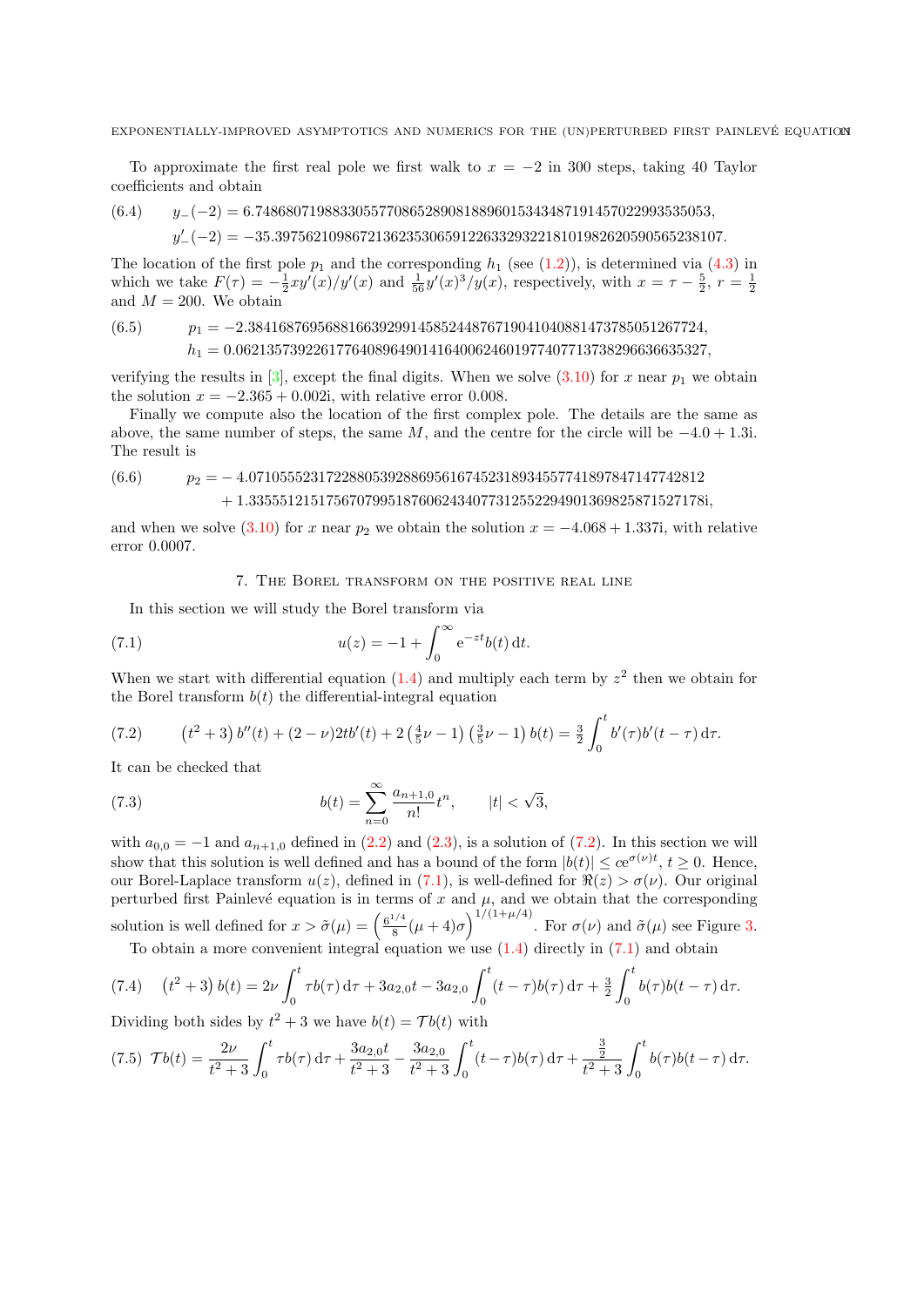<span id="page-11-0"></span>12 ADRI B. OLDE DAALHUIS



FIGURE 3.  $\sigma$  as a function of  $\nu$  (left) and  $\tilde{\sigma}$  as a function of  $\mu$  (right).

We are going to show that this is a contraction mapping. Let c and  $\sigma$  be positive constants and define the norm

(7.6) 
$$
||h|| = \inf \{ M \mid |h(t)| \leq Mce^{\sigma t} \text{ for all } t \geq 0 \}.
$$

Denote by  $\mathcal{B}_{\sigma}$  the complex vector space of analytic function  $h(t)$  on  $[0,\infty)$  such that  $||h||$  is bounded. Equipped with this norm,  $\mathcal{B}_{\sigma}$  becomes a Banach space.

For the terms on the right-hand side of  $(7.5)$  we have in the case  $t \geq 0$  that

$$
(7.7) \qquad \left| \frac{2\nu}{t^2 + 3} \int_0^t \tau h(\tau) \, \mathrm{d}\tau \right| \le \frac{2|\nu|c||h||}{t^2 + 3} \int_0^t \tau e^{\sigma \tau} \, \mathrm{d}\tau \le \frac{2|\nu|c||h||t}{t^2 + 3} \int_0^t e^{\sigma \tau} \, \mathrm{d}\tau \le \frac{|\nu||h||}{\sigma\sqrt{3}} c e^{\sigma t},
$$

(7.8) 
$$
\left|\frac{3a_{2,0}t}{t^2+3}\right| \le |a_{2,0}| \left( t e^{-\sigma t} \right) e^{\sigma t} \le \frac{|a_{2,0}|}{c\sigma} e^{\sigma t},
$$

(7.9) 
$$
\left|\frac{3a_{2,0}}{t^2+3}\int_0^t (t-\tau)h(\tau)\,d\tau\right| \leq \frac{3|a_{2,0}|t}{t^2+3}\int_0^t |h(\tau)|\,d\tau \leq \frac{\sqrt{3}|a_{2,0}|\|h\|}{2\sigma}\cos t,
$$

$$
(7.10) \qquad \left|\frac{\frac{3}{2}}{t^2+3}\int_0^t h_1(\tau)h_2(t-\tau)\,\mathrm{d}\tau\right| \le \frac{\frac{3}{2}t\|h_1\|\|h_2\|}{t^2+3}c^2\mathrm{e}^{\sigma t} \le \frac{\sqrt{3}\|h_1\|\|h_2\|c}{4}c\mathrm{e}^{\sigma t},
$$

in which we have used several times  $\frac{t}{t^2+3} \leq \frac{\sqrt{3}}{6}$ .

Combining the inequalities above we obtain

(7.11) 
$$
\|\mathcal{T}h\| \le \frac{|a_{2,0}|}{c\sigma} + \frac{\sqrt{3}}{4}c\|h\|^2 + \frac{|\nu| + \frac{3}{2}|a_{2,0}|}{\sigma\sqrt{3}}\|h\|,
$$

and using the convolution identity  $h_1 * h_1 - h_2 * h_2 = (h_1 + h_2) * (h_1 - h_2)$  we have

(7.12) 
$$
\|\mathcal{T}h_1 - \mathcal{T}h_2\| \le \left(\frac{\sqrt{3}}{4}c\|h_1 + h_2\| + \frac{|\nu| + \frac{3}{2}|a_{2,0}|}{\sigma\sqrt{3}}\right) \|h_1 - h_2\|.
$$

Recall that  $a_{2,0} = \frac{4}{15}\nu \left(\frac{6}{5}\nu - 1\right)$ . It is now possible to choose c and  $\sigma$  such that when  $||h|| \leq 1$ we will have from (7.11) that  $\|\mathcal{T} h\| \leq 1$ , and taking  $\|h_j\| \leq 1$  we will have in (7.12) that the multiplier of  $||h_1 - h_2||$  will be less than 1. Hence, we want to find a pair c,  $\sigma$  such that both

(7.13) 
$$
\frac{|a_{2,0}|}{c\sigma} + \frac{\sqrt{3}}{4}c + \frac{|\nu| + \frac{3}{2}|a_{2,0}|}{\sigma\sqrt{3}} \le 1, \qquad \frac{\sqrt{3}}{2}c + \frac{|\nu| + \frac{3}{2}|a_{2,0}|}{\sigma\sqrt{3}} \le 1.
$$

Once we have such a pair we have shown that  $b(t) = \mathcal{T}b(t)$  has a unique solution with the bound Once we have such a pair we have shown that  $v(t) = T v(t)$  has a unique solution with the bound  $|b(t)| \leq ce^{\sigma t}$  for all  $t \geq 0$ . We want  $\sigma$  as small as possible, but  $\sigma \sim \frac{4}{25} \left(\sqrt{3} + \frac{2}{c}\right) \nu^2$  as  $\nu \to -\infty$ . A reasonable choice seems to be  $c = \frac{7}{10}$ . It is also possible to use the optimal  $c = \sqrt{\frac{3}{\alpha^2} + \frac{4}{\alpha}} - \frac{\sqrt{3}}{\alpha}$ , with  $\alpha =$  $\left. \frac{\nu}{a_{2,0}} \right| + \frac{3}{2}$ . The corresponding  $\sigma$  as a function of  $\nu$  is displayed in Figure 3.